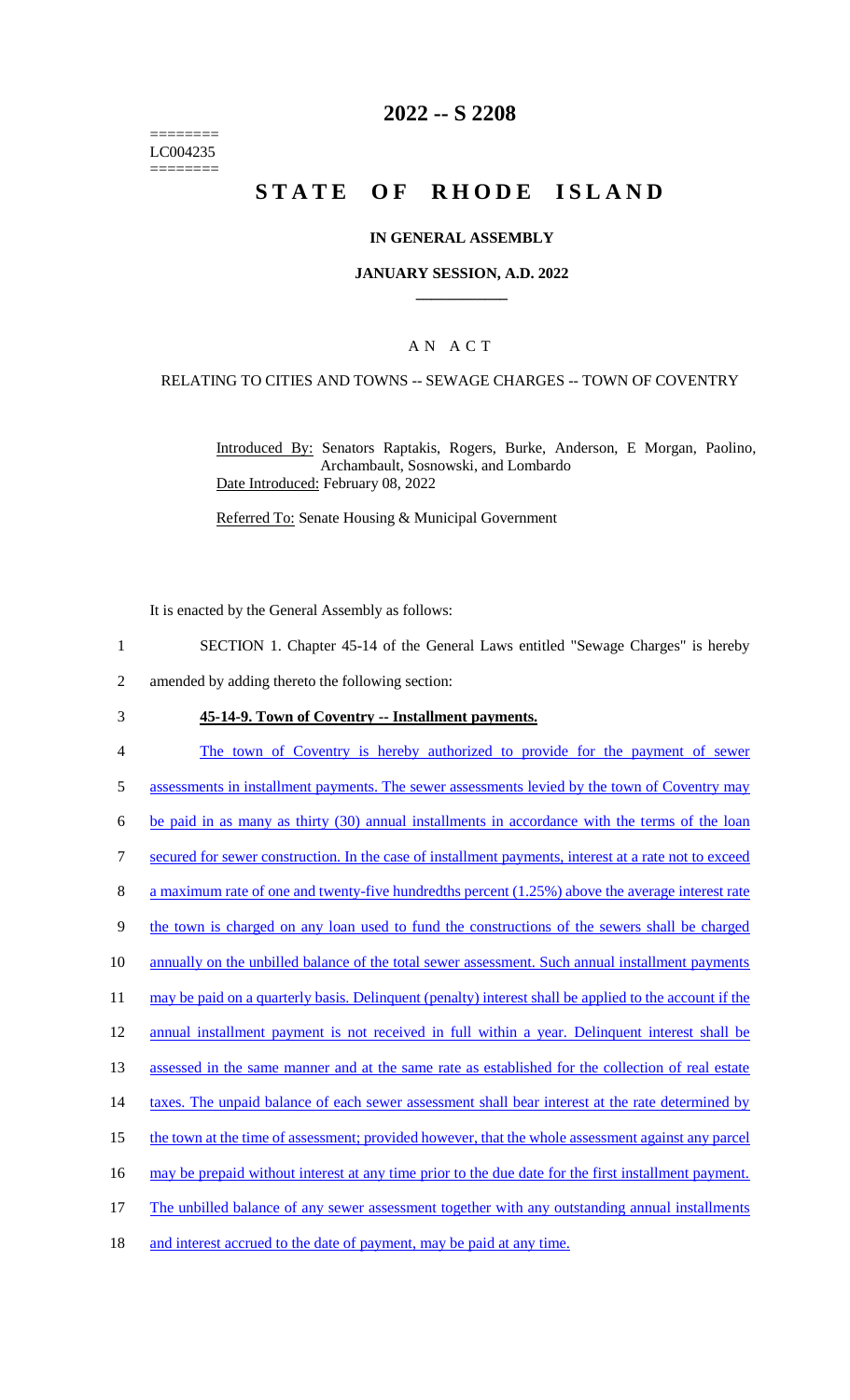1 SECTION 2. This act shall take effect upon passage.

#### $=$ LC004235  $=$